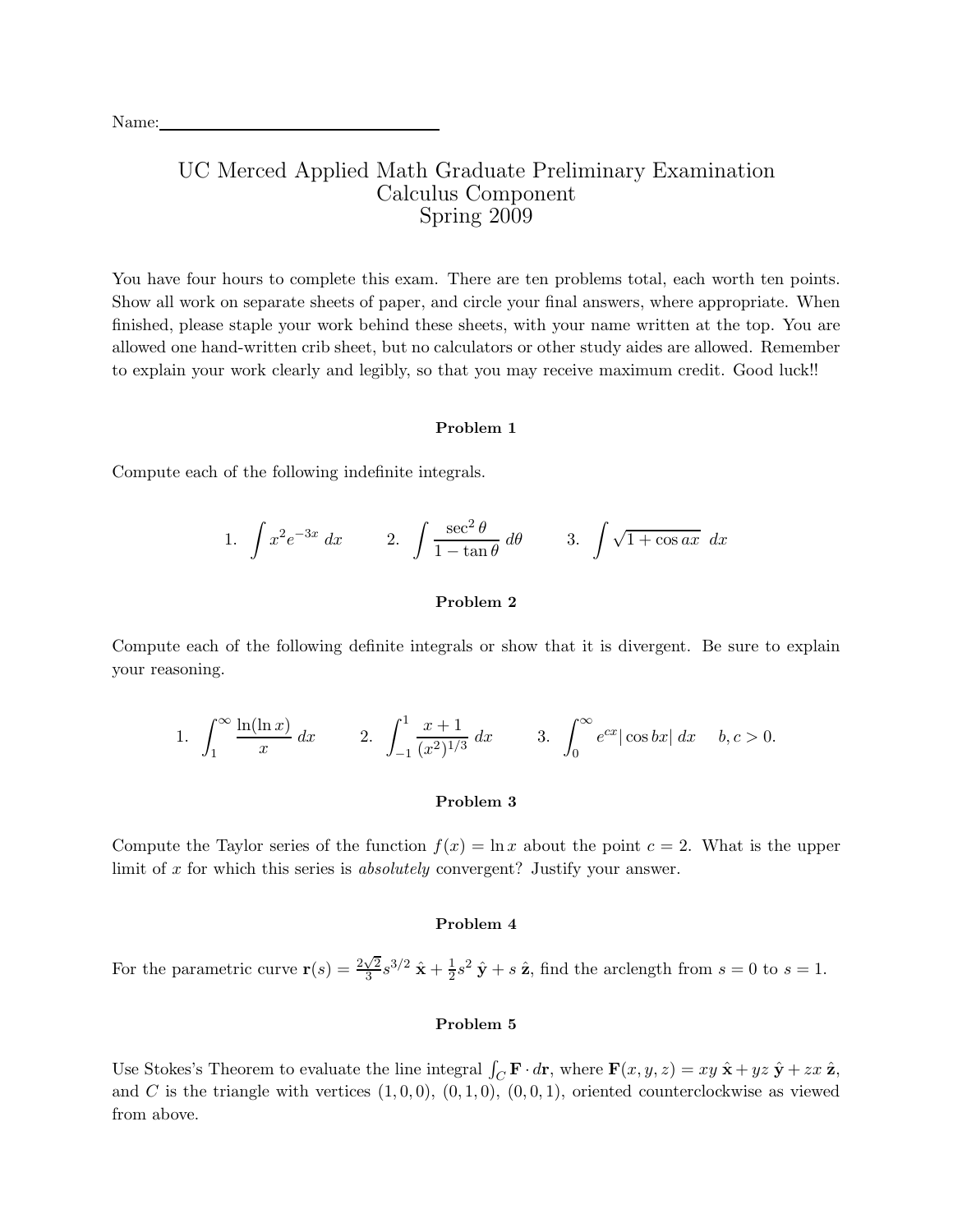#### Problem 6

Evaluate the surface integral  $\int_S \mathbf{F} \cdot d\mathbf{S}$ , where  $\mathbf{F}(x, y, z) = xz \hat{\mathbf{x}} - 2y \hat{\mathbf{y}} + 3x \hat{\mathbf{z}}$ , and S is the sphere  $x^2 + y^2 + z^2 = 4$  with outward orientation. You may work in any coordinate system (e.g. rectangular, spherical, etc.) you choose, and you may use the Divergence Theorem if you wish.

#### Problem 7

Consider the function

$$
f(x) = |x|e^{-x^2/2}.
$$

A. What kind of symmetry does this function display?

**B.** Compute both  $\lim_{x\to+\infty} f(x)$  and  $\lim_{x\to-\infty} f(x)$ . Be sure to explain your logic.

 $\bf{C}$ . (i) Find the position x for all local extrema. Identify whether each extremum is a local maximum or minimum (justifying your answer.) (ii) Identify all intervals over which  $f$  is increasing and all intervals over which  $f$  is decreasing.

**D.** Identify any positions  $x$  at which the function is not differentiable.

E. Identify the intervals over which the function is concave up and the intervals over which the function is concave down.

**F.** Neatly sketch the function  $f(x)$ , illustrating all of the above properties.

### Problem 8

Gravel is being dumped from a conveyor belt at a rate of  $10 \text{ m}^3/\text{min}$ , such that it forms a pile in the shape of a cone, where the diameter of the cone's base is equal to its height. How fast is the height of the pile increasing when the pile is 5 m high? (Hint: recall that the volume of a cone equals 1/3 the volume of the corresponding cylinder.)

# Problem 9

Find the maximum value of  $f(x, y, z) = x^2 + y^2 + z^2$  subject to the constraint  $x^4 + y^4 + z^4 = 1$ .